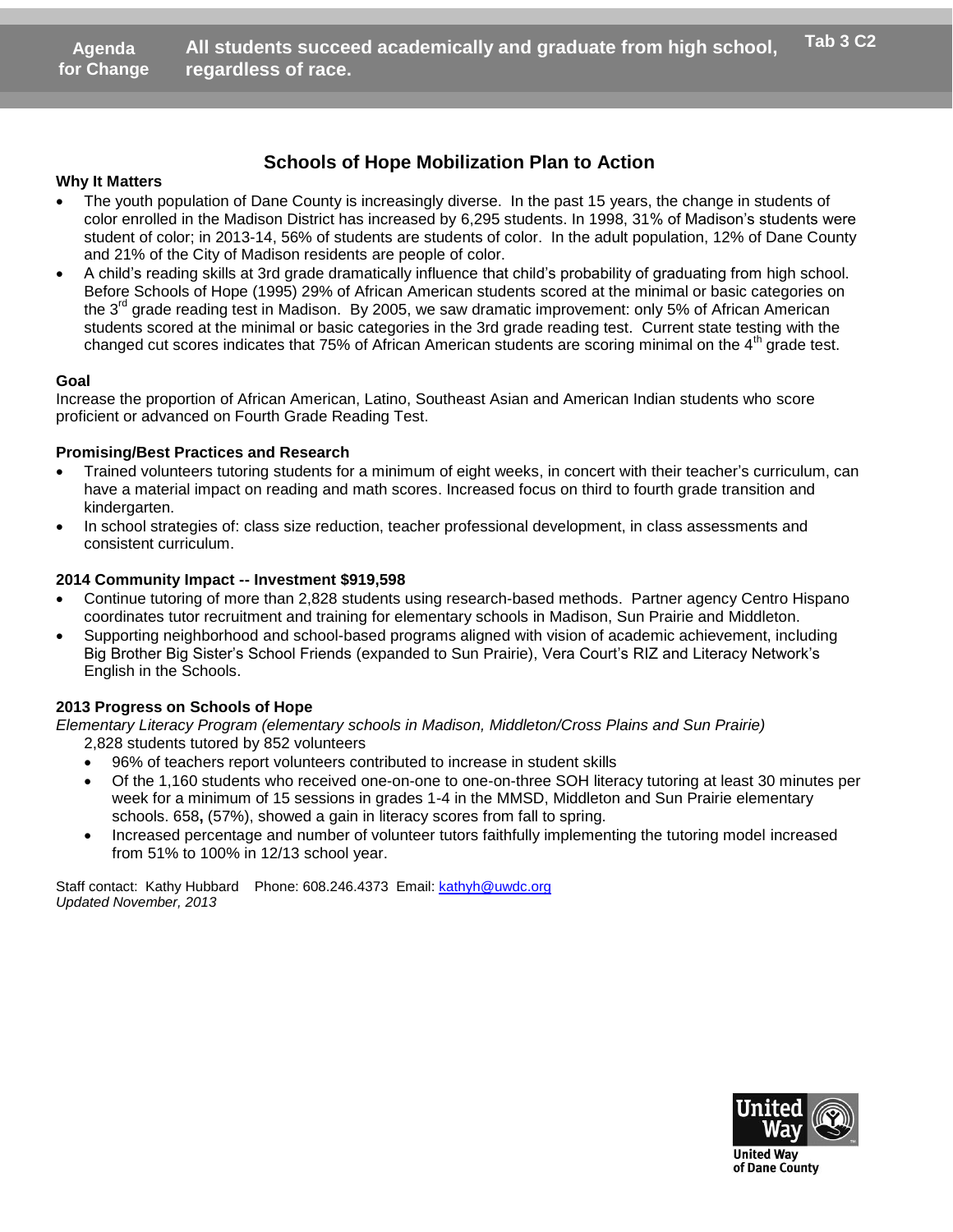*Students succeed academically and graduate from high school, regardless of race.*

## *Schools of Hope*

Using new higher standards for 4th Grade Reading for past five years, gap shows little change over time.



*We have one more year with the WI Knowledge and Concepts Exams (WKCE) after which the State will introduce new tests. In the meantime they have changed the scoring of this test to align with the National Assessment of Educational Progress.*

Based on the 2012 evaluation of Schools of Hope students tutored 1:1 or 2 for fifteen + sessions showed greater improvement.

In 2012-2013, 2,180 elementary students in Madison, Sun Prairie and Middleton/Cross Plains were tutored 1:1 or 1:2. 1,160 students reached the threshold of 15 or more sessions.

#### Schools of Hope Elementary: From 2007 to 2012, SOH students in 1st to 4th grades consistently showed greater improvement in Text Reading Level than non-tutored peers.

# **LIVE UNITED THE CO.**

#### **Select Appendices**

Table 3: Comparing aggregate growth on TRL between MMSD students receiving 15 or more sessions of SOH tutoring to a demographically similar comparison group that did not receive SOH tutoring in that same year, for 2007-2012

**LIVE UNITED WE &** 

|              | 2011-12              |                        | 2010-11       |                        | 2009-10              |                        | 2008-09              |                        | 2007-08       |                        |
|--------------|----------------------|------------------------|---------------|------------------------|----------------------|------------------------|----------------------|------------------------|---------------|------------------------|
|              | <b>TRL</b><br>Growth | Net<br>growth<br>(SOH) | TRL<br>Growth | Net<br>growth<br>(SOH) | <b>TRL</b><br>Growth | Net<br>growth<br>(SOH) | <b>TRL</b><br>Growth | Net<br>growth<br>(SOH) | TRL<br>Growth | Net<br>growth<br>(SOH) |
| Kindergarten |                      |                        |               |                        |                      |                        |                      |                        |               |                        |
| Comparison   | 4.86                 |                        | 3.60          |                        | 3.96                 |                        | 3.38                 |                        | 3.50          |                        |
| SOH          | 3.64                 | $-1.22$                | 2.35          | $-0.65$                | 2.76                 | $-1.20$                | 2.81                 | $-0.57$                | 2.39          | $-1.11$                |
| Grade 1      |                      |                        |               |                        |                      |                        |                      |                        |               |                        |
| Comparison   | 5.82                 |                        | 4.92          |                        | 5.85                 |                        | 6.85                 |                        | 5.92          |                        |
| SOH          | 6.07                 | 0.25                   | 6.46          | 1.54                   | 6.47                 | 0.62                   | 8.00                 | 1.15                   | 6.35          | 0.43                   |
| Grade 2      |                      |                        |               |                        |                      |                        |                      |                        |               |                        |
| Comparison   | 3.14                 |                        | 3.09          |                        | 3.70                 |                        | 2.48                 |                        | 3.00          |                        |
| SOH          | 4.59                 | 1.45                   | 3.77          | 0.68                   | 3.85                 | 0.15                   | 3.53                 | 1.05                   | 4.71          | 1.71                   |
| Grade 3      |                      |                        |               |                        |                      |                        |                      |                        |               |                        |
| Comparison   | 2.04                 |                        | 1.50          |                        | 1.99                 |                        | 1.82                 |                        | 2.71          |                        |
| SOH          | 3.43                 | 1.30                   | 2.50          | 1.09                   | 2.69                 | 0.70                   | 2.47                 | 0.65                   | 3.52          | 0.81                   |
| Grade 4      |                      |                        |               |                        |                      |                        |                      |                        |               |                        |
| Comparison   | 1.56                 |                        | 1.83          |                        | 1.65                 |                        | 1.06                 |                        | 1.28          |                        |
| SOH          | 2.93                 | 1.37                   | 2.00          | 0.17                   | 2.30                 | 0.65                   | 1.72                 | 0.66                   | 1.77          | 0.49                   |
| Grade 5      |                      |                        |               |                        |                      |                        |                      |                        |               |                        |
| Comparison   | 0.68                 |                        | 0.86          |                        | 0.63                 |                        | 0.97                 |                        | 0.83          |                        |
| SOH          | 1.31                 | 0.63                   | 0.32          | $-0.54$                | 1.92                 | 1.29                   | 2.42                 | 1.45                   | 0.54          | $-0.29$                |

SOH students had greater growth rates than the comparison group parison group had greater growth rates than SOH student:

e Good, 2012 Evaluation